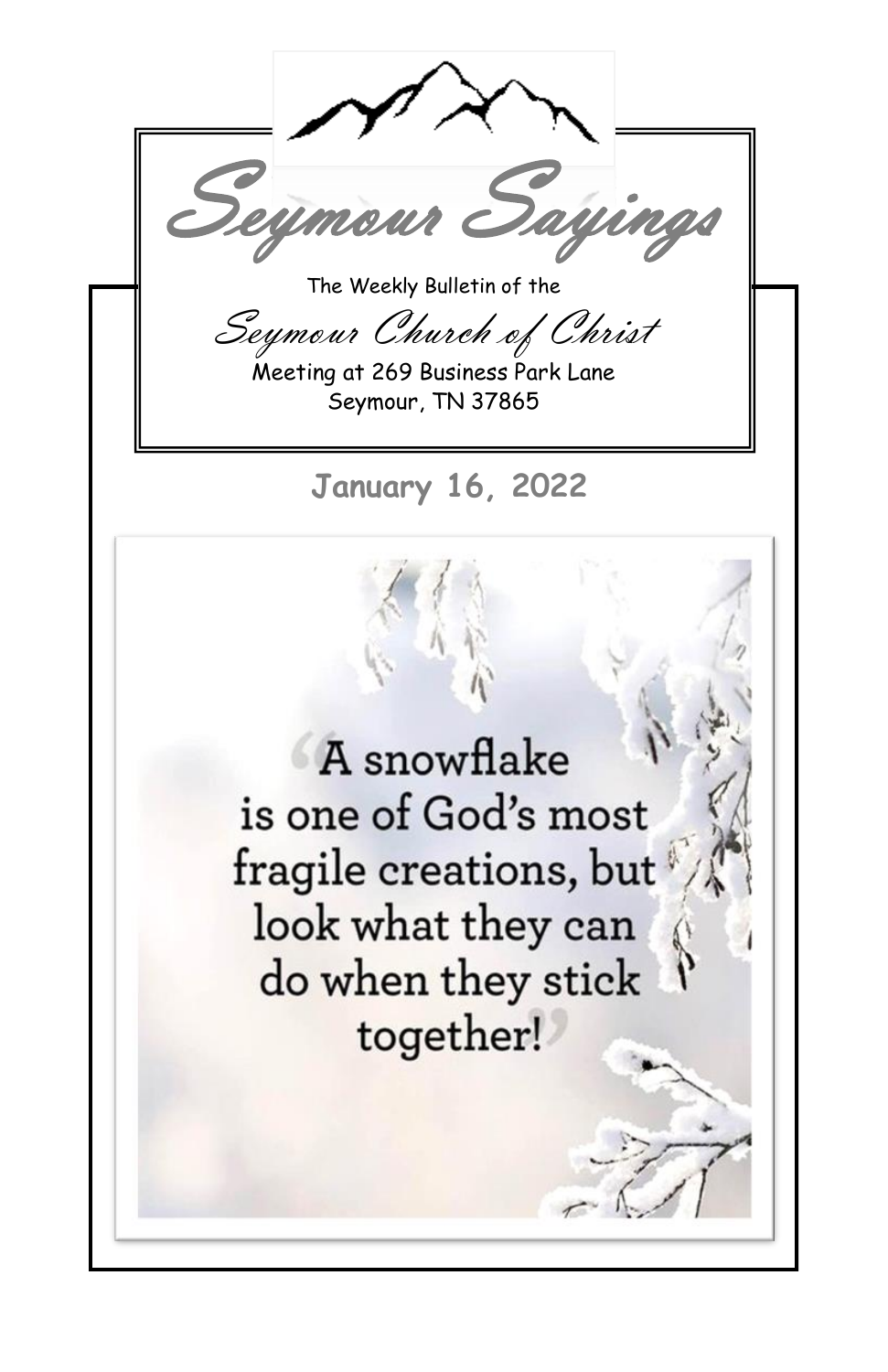*Person to Person . . .* 





## **SEND A CARD**

Something as simple as receiving a card in the mail can mean a great deal to someone who is sick, grieving, or struggling with life. **Donna Lane** and **Tammy Bragwell** have agreed to take the lead in preparing cards, having them signed by the congregation (if that is appropriate), and sending them out.

Thanks, ladies!

 If you see cards on the table in the foyer, look to see who they are addressed to, and add your name and comments. Let people know you care.

 The fact that Donna and Tammy are taking the lead in doing this does not preclude anyone else from buying a card and sending it out. Let's keep the postal service busy.

 Who do you know who needs to find a card in his/her mailbox?

You can help make someone's day just by sending a card.

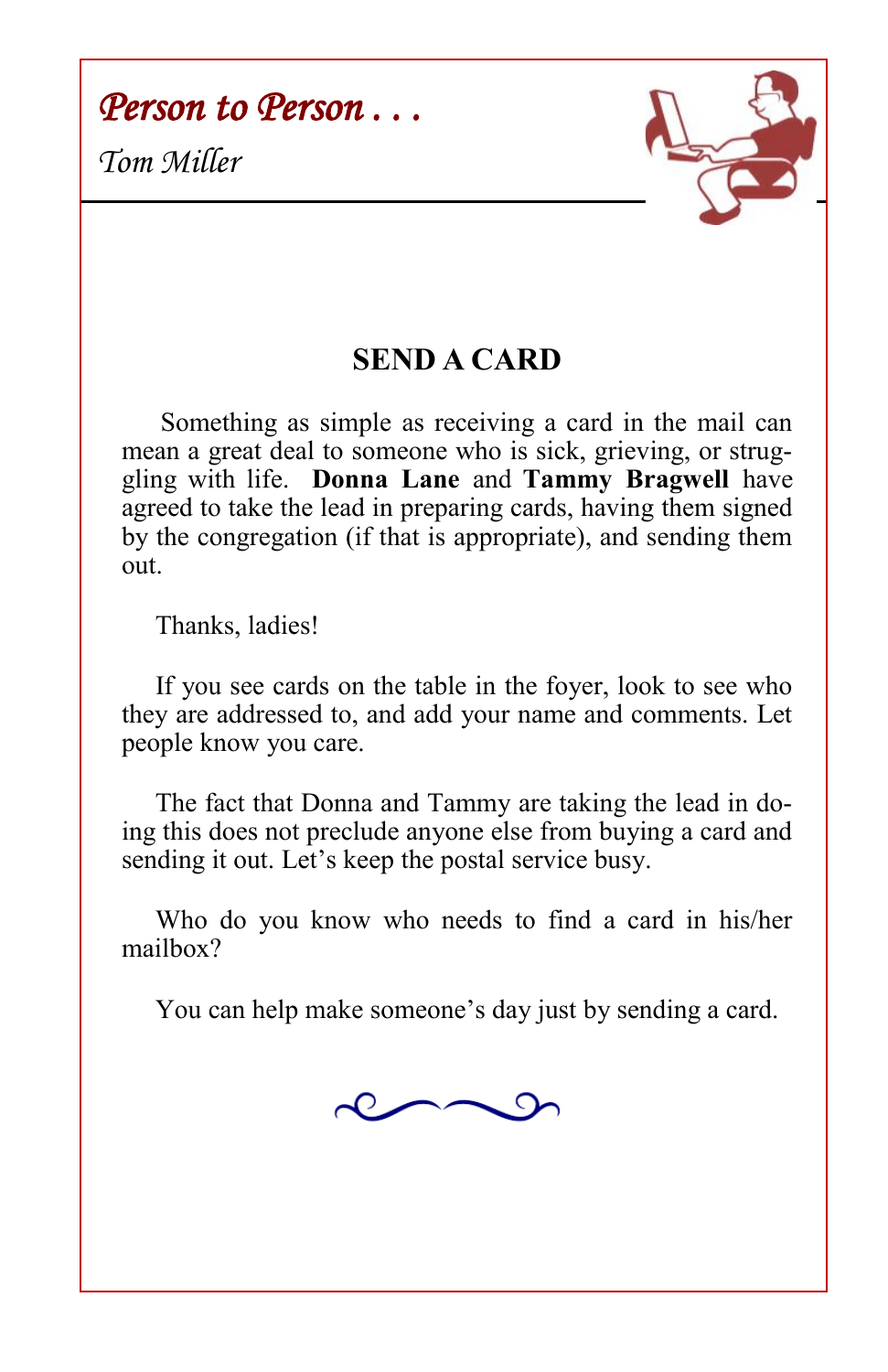# **FAMILY MATTERS**



**PRAYER LIST**—**Darrell, Kella, and Keelie Whitaker** all felt unwell last weekend. . . . The latest to test positive for Covid are **Jeff Cronin, Deone LaFollette, and Nate LaFollette**. . . . **Lesia Potter** was taken to the ER last Wednesday, but was able to return home. . . . Please remember these, and others you may know about, in your prayers.

**FOR THE RECORD**—Sunday Bible Study, 45; Morning Worship,  $59 + 14$ ; Evening Worship,  $50 + 11$ ; Contribution, \$22,070; Wednesday Bible Study, 42. *(The + numbers show the number of people joining us by live stream.)*

**MONTHLY LADIES' DEVOTIONALS RESUME**—**Melissa McBroom and Jody Miller** will be in charge of Ladies' Devotionals which will be resumed on Tuesday evening, January 25 at 7:00 p.m. and on the last Tuesday of the month thereafter. All ladies of the congregation are invited and encouraged to attend.

"WILLING TO DO" QUESTIONNAIRES- We are trying to find out what every member of the church is willing to do to help the church to function and grow. If you have not done so already, please pick up one of the questionnaires at the sound booth, fill it out, and return it as promptly as possible. Thank you!

> Some people come in our life as blessings. Some come in your life as lessons.

### **SERMONS FOR SUNDAY, January 16**

A.M.— "Jesus: Savior, Christ, and Lord" *Luke 2:8-11* 

P.M.— "Another Look At Life" *James 4:13-16*